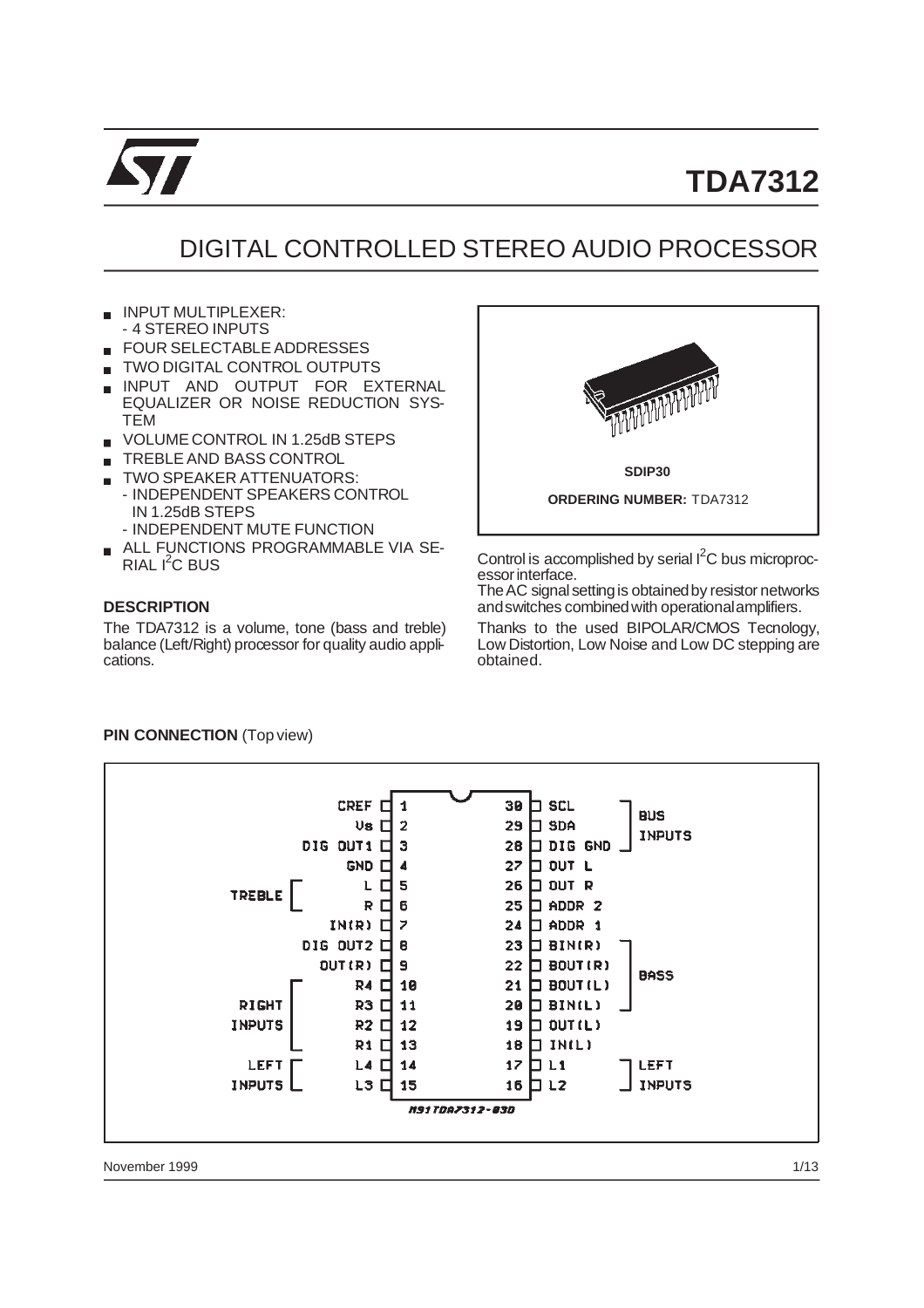# **TEST CIRCUIT**



#### **THERMAL DATA**

| <b>Symbol</b>   | <b>Description</b>                        | SDIP30 | Unit |
|-----------------|-------------------------------------------|--------|------|
| $R_{th}$ i-pins | max<br>Resistance Junction-pins<br>hermal | 85     | °C/W |

### **ABSOLUTE MAXIMUM RATINGS**

| <b>Symbol</b> | <b>Parameter</b>                     | Value        | Unit    |
|---------------|--------------------------------------|--------------|---------|
| $V_{\rm S}$   | <b>Operating Supply Voltage</b>      | 10.2         |         |
| amb           | <b>Operating Ambient Temperature</b> | 0 to 70      | °C      |
| l stg         | Storage Temperature Range            | $-40$ to 150 | $\circ$ |

## **QUICK REFERENCE DATA**

| Symbol     | <b>Parameter</b>                                   | Min.     | Typ. | Max.  | <b>Unit</b> |
|------------|----------------------------------------------------|----------|------|-------|-------------|
| Vs         | Supply Voltage                                     | 6        | 9    | 10    | ٧           |
| $V_{CL}$   | Max. input signal handling                         | 2        |      |       | Vrms        |
| <b>THD</b> | Total Harmonic Distortion $V = 1$ Vrms $f = 1$ KHz |          | 0.01 | 0.1   | %           |
| S/N        | Signal to Noise Ratio                              |          | 106  |       | dB          |
| $S_C$      | Channel Separation f = 1KHz                        |          | 103  |       | dB          |
|            | Volume Control 1.25dB step                         | $-78.75$ |      | 0     | dB          |
|            | Bass and Treble Control<br>2db step                | $-14$    |      | $+14$ | dB          |
|            | Fader and Balance Control 1.25dB step              | $-38.75$ |      | 0     | dB          |
|            | <b>Mute Attenuation</b>                            |          | 100  |       | dВ          |

牙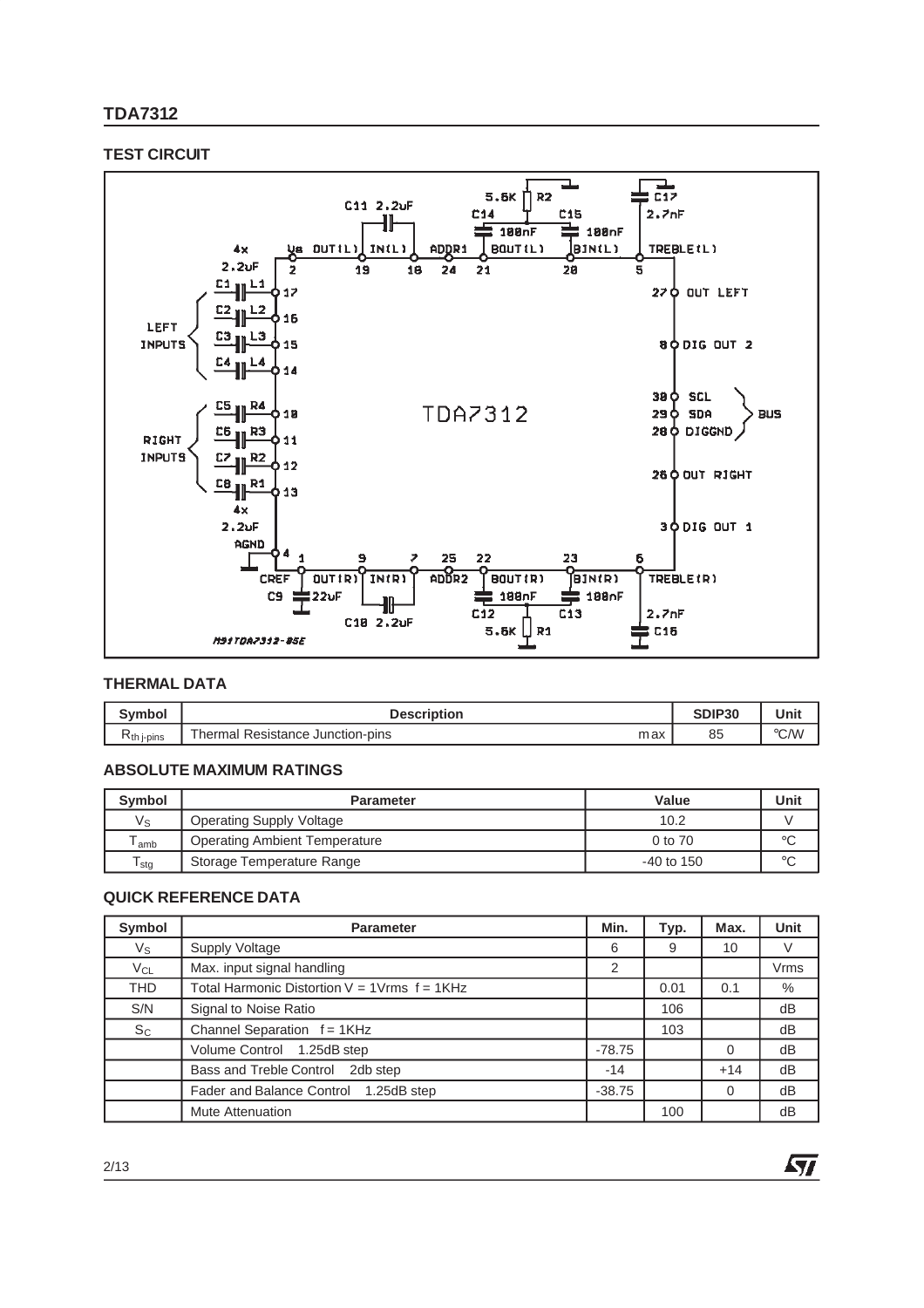

### **BLOCK DIAGRAM**

**TDA7312**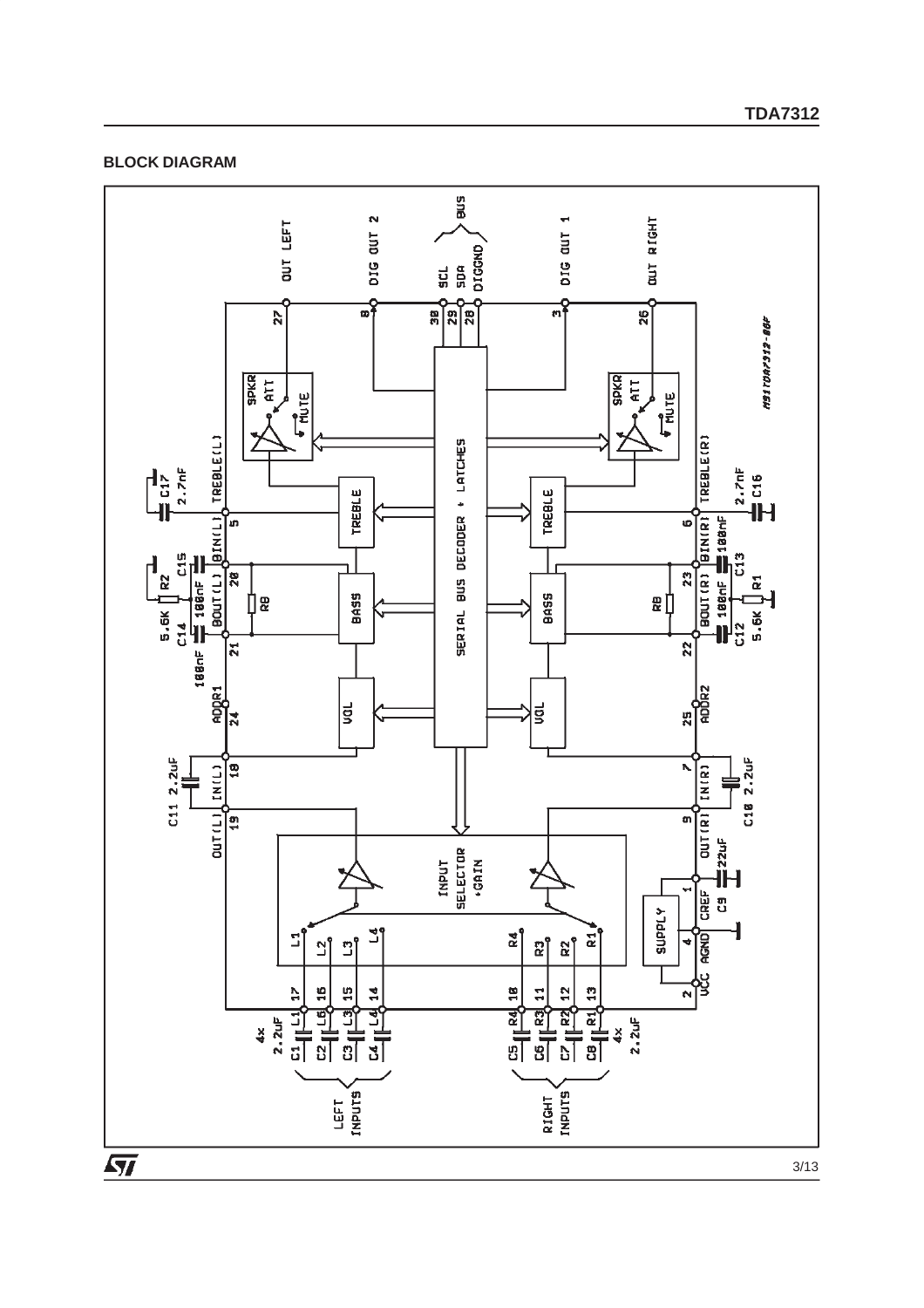# **ELECTRICAL CHARACTERISTICS** (refer to the test circuit T<sub>amb</sub> = 25°C, V<sub>S</sub> = 9V, R<sub>L</sub> = 10KΩ, R<sub>G</sub> = 600Ω, all controls flat (G = 0), f = 1KHz unless otherwise specified)

| <b>Symbol</b>            | <b>Parameter</b>               | <b>Test Condition</b>                            | Min.           | Typ.             | Max.                      | Unit      |
|--------------------------|--------------------------------|--------------------------------------------------|----------------|------------------|---------------------------|-----------|
| <b>SUPPLY</b>            |                                |                                                  |                |                  |                           |           |
| $V_{S}$                  | <b>Supply Voltage</b>          |                                                  | 6              | $\boldsymbol{9}$ | 10                        | V         |
| Is                       | <b>Supply Current</b>          |                                                  |                | 8                | 11                        | mA        |
| <b>SVR</b>               | <b>Ripple Rejection</b>        |                                                  | 60             | 80               |                           | dB        |
| <b>INPUT SELECTORS</b>   |                                |                                                  |                |                  |                           |           |
| $R_{\parallel}$          | Input Resistance               | Input 1, 2, 3                                    | 35             | 50               | 70                        | $K\Omega$ |
| $V_{CL}$                 | <b>Clipping Level</b>          |                                                  | $\overline{2}$ | 2.5              |                           | Vrms      |
| $S_{IN}$                 | Input Separation (2)           |                                                  | 80             | 100              |                           | dB        |
| $R_L$                    | Output Load resistance         |                                                  | 2              |                  |                           | ΚΩ        |
| $e_{IN}$                 | <b>Input Noise</b>             |                                                  |                | $\overline{2}$   |                           | μV        |
| <b>VOLUME CONTROL</b>    |                                |                                                  |                |                  |                           |           |
| $R_{IV}$                 | Input Resistance               |                                                  | 20             | 33               | 50                        | $k\Omega$ |
| CRANGE                   | <b>Control Range</b>           |                                                  | 70             | 75               | 80                        | dB        |
| A <sub>VMIN</sub>        | Min. Attenuation               |                                                  | $-1$           | $\overline{0}$   | 1                         | dB        |
| A <sub>VMAX</sub>        | Max. Attenuation               |                                                  | 70             | 75               | 80                        | dB        |
| ASTEP                    | <b>Step Resolution</b>         |                                                  | 0.5            | 1.25             | 1.75                      | dB        |
| $E_A$                    | <b>Attenuation Set Error</b>   | $Av = 0$ to -20dB<br>$Av = -20$ to $-60dB$       | $-1.25$<br>-3  | $\mathbf 0$      | 1.25<br>2                 | dB<br>dB  |
| $E_T$                    | <b>Tracking Error</b>          |                                                  |                |                  | $\overline{2}$            | dB        |
| <b>V<sub>DC</sub></b>    | DC Steps                       | adjacent attenuation steps<br>From 0dB to Av max |                | 0<br>0.5         | 3<br>7.5                  | mV<br>mV  |
|                          | <b>SPEAKER ATTENUATORS</b>     |                                                  |                |                  |                           |           |
| $C_{\text{range}}$       | <b>Control Range</b>           |                                                  | 35             | 37.5             | 40                        | dB        |
| S <sub>STEP</sub>        | <b>Step Resolution</b>         |                                                  | 0.5            | 1.25             | 1.75                      | dB        |
| EA                       | Attenuation set error          |                                                  |                |                  | 1.5                       | dВ        |
| AMUTE                    | <b>Output Mute Attenuation</b> |                                                  | 80             | 100              |                           | dB        |
| $V_{DC}$                 | DC Steps                       | adjacent att. steps<br>from 0 to mute            |                | 0<br>1           | 3<br>10                   | mV<br>mV  |
| <b>BASS CONTROL (1)</b>  |                                |                                                  |                |                  |                           |           |
| Gb                       | <b>Control Range</b>           | Max. Boost/cut                                   | ±12            | ±14              | ±16                       | dB        |
| $B_{\underline{STEP}}$   | <b>Step Resolution</b>         |                                                  | $\mathbf{1}$   | $\sqrt{2}$       | $\ensuremath{\mathsf{3}}$ | dB        |
| $R_B$                    | Internal Feedback Resistance   |                                                  | 34             | 44               | 58                        | ΚΩ        |
| TREBLE CONTROL (1)       |                                |                                                  |                |                  |                           |           |
| Gt                       | Control Range                  | Max. Boost/cut                                   | ±13            | ±14              | ±15                       | dB        |
| <b>T</b> <sub>STEP</sub> | <b>Step Resolution</b>         |                                                  | 1              | 2                | 3                         | dB        |
| <b>DIGITAL OUTPUTS</b>   |                                |                                                  |                |                  |                           |           |
| <b>VCESAT</b>            |                                | $V_{OUT} = Low \, lc = 1 \, mA$                  |                | 0.2              | 0.3                       | V         |
| $I_{\text{leak}}$        | I leakage                      | $V_{OUT} = V_S$                                  |                |                  | 10                        | μA        |

牙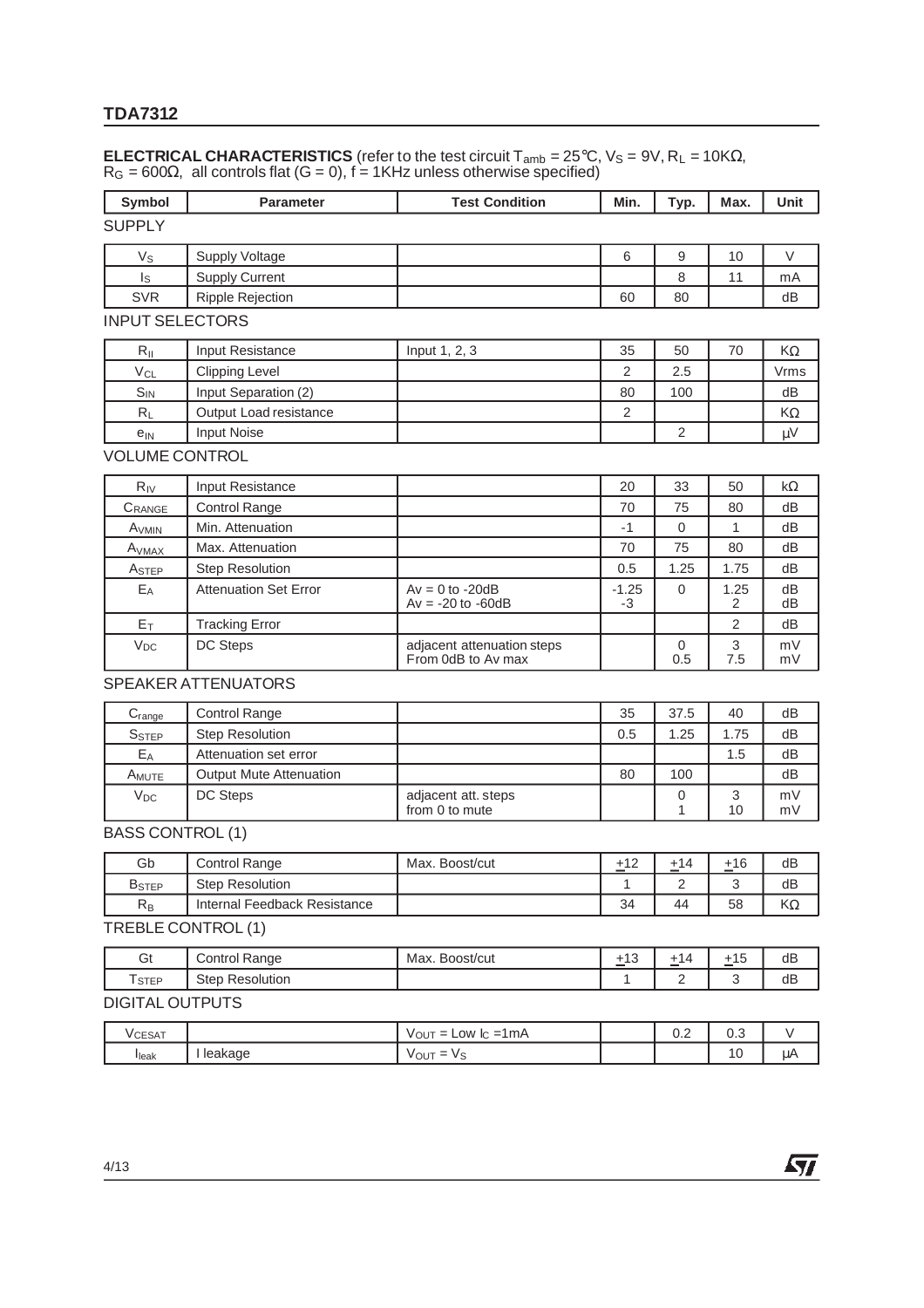### **ELECTRICAL CHARACTERISTICS** (continued)

| Symbol               | <b>Parameter</b>        | <b>Test Condition</b> | Min. | Typ. | Max. | Unit |
|----------------------|-------------------------|-----------------------|------|------|------|------|
| <b>AUDIO OUTPUTS</b> |                         |                       |      |      |      |      |
| VocL                 | Clipping Level          | $d = 0.3\%$           | 2    | 2.5  |      | Vrms |
| $R_L$                | Output Load Resistance  |                       | 2    |      |      | KΩ   |
| $C_L$                | Output Load Capacitance |                       |      |      | 10   | nF   |
| ROUT                 | Output resistance       |                       | 30   | 75   | 120  | Ω    |
| V <sub>OUT</sub>     | DC Voltage Level        |                       | 4.2  | 4.5  | 4.8  |      |

#### GENERAL

| e <sub>NO</sub> | <b>Output Noise</b>           | $BW = 20-20KHz$ , flat<br>output muted<br>all gains = $0dB$                             |    | 2.5<br>5             | 15         | μV<br>μV          |
|-----------------|-------------------------------|-----------------------------------------------------------------------------------------|----|----------------------|------------|-------------------|
|                 |                               | A curve all gains $=$ 0dB                                                               |    | 3                    |            | $\mu$ V           |
| S/N             | Signal to Noise Ratio         | all gains = $0dB$ ; $VO$ = 1Vrms                                                        |    | 106                  |            | dB                |
| d               | <b>Distortion</b>             | $A_V = 0$ , $V_{IN} = 1V$ rms<br>$A_V = -20dB$ $V_{IN} = 1V$ rms<br>$V_{IN} = 0.3V$ rms |    | 0.01<br>0.09<br>0.04 | 0.1<br>0.3 | $\%$<br>%<br>$\%$ |
| <b>Sc</b>       | Channel Separation left/right |                                                                                         | 80 | 103                  |            | dB                |
|                 | <b>Total Tracking error</b>   | $A_V = 0$ to -20dB<br>$-20$ to $-60$ dB                                                 |    | 0<br>$\Omega$        | 2          | dB<br>dB          |

#### BUS INPUTS

| $V_{IL}$        | Input Low Voltage                                 |    |      |    |
|-----------------|---------------------------------------------------|----|------|----|
| Vıн             | Input High Voltage                                |    |      |    |
| <sup>I</sup> IN | Input Current                                     | -5 | $+5$ | uΡ |
| $V_{\rm O}$     | Output Voltage SDA Acknowledge $ $ $ _0 = 1.6$ mA |    | 0.4  |    |

ADDRESS PIN (Internal 50KΩ pull down resistor).

#### **Notes:**

**NOISE** 

tuU)

30

18

 $\mathbf{3}$ 

tHUTE:  $\mathbf{1}$ 

57

 $-80$ 

 $-68$ 

SDA, SCL, DIG OUT 1, DIG OUT 2 Pins are high impedance when  $Vs = 0$ 

22Hz-22KHz

A CURVE

 $-48$ 

<u>1192TDA7312-87</u>

(1) Bass and Treble response see attached diagram (fig.16). The center frequency and quality of the resonance behaviour can be choosen by the external circuitry. A standard first order bass response can be realized by a standard feedback network

(2) The selected input is grounded thru the 2.2µF capacitor.





#### **Figure 2:** Signal to Noise Ratio vs. Volume **Setting**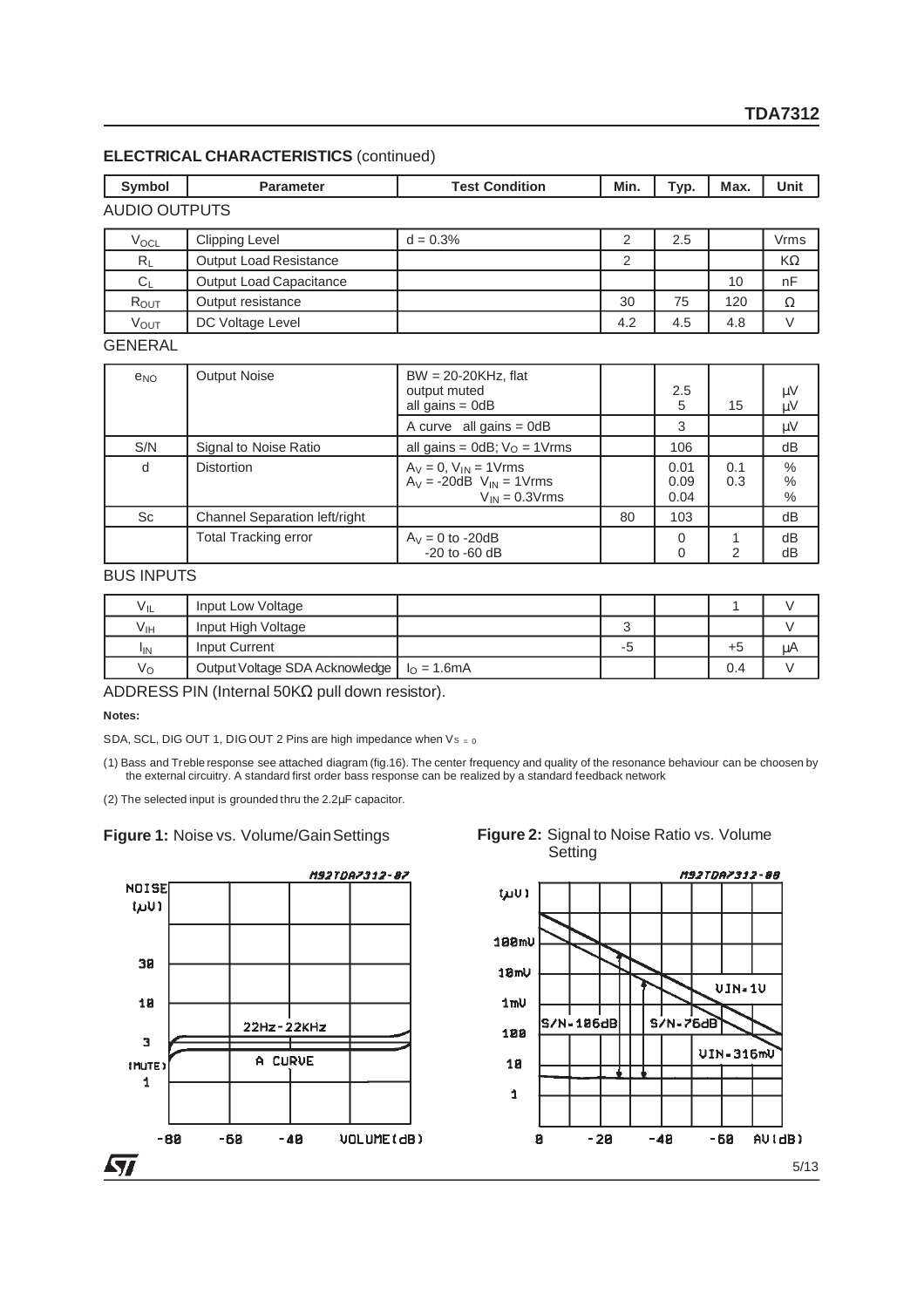**Figure 3:** Distortion & Noise vs. Frequency **Figure 4:** Distortion & Noise vs. Frequency



**Figure 5:** Distortion vs. Load Resistance



**Figure 7:** Input Separation (L1  $\rightarrow$  L2, L3, L4) vs. **Frequency** 









**Figure 8:** Supply Voltage Rejection vs. **Frequency** 

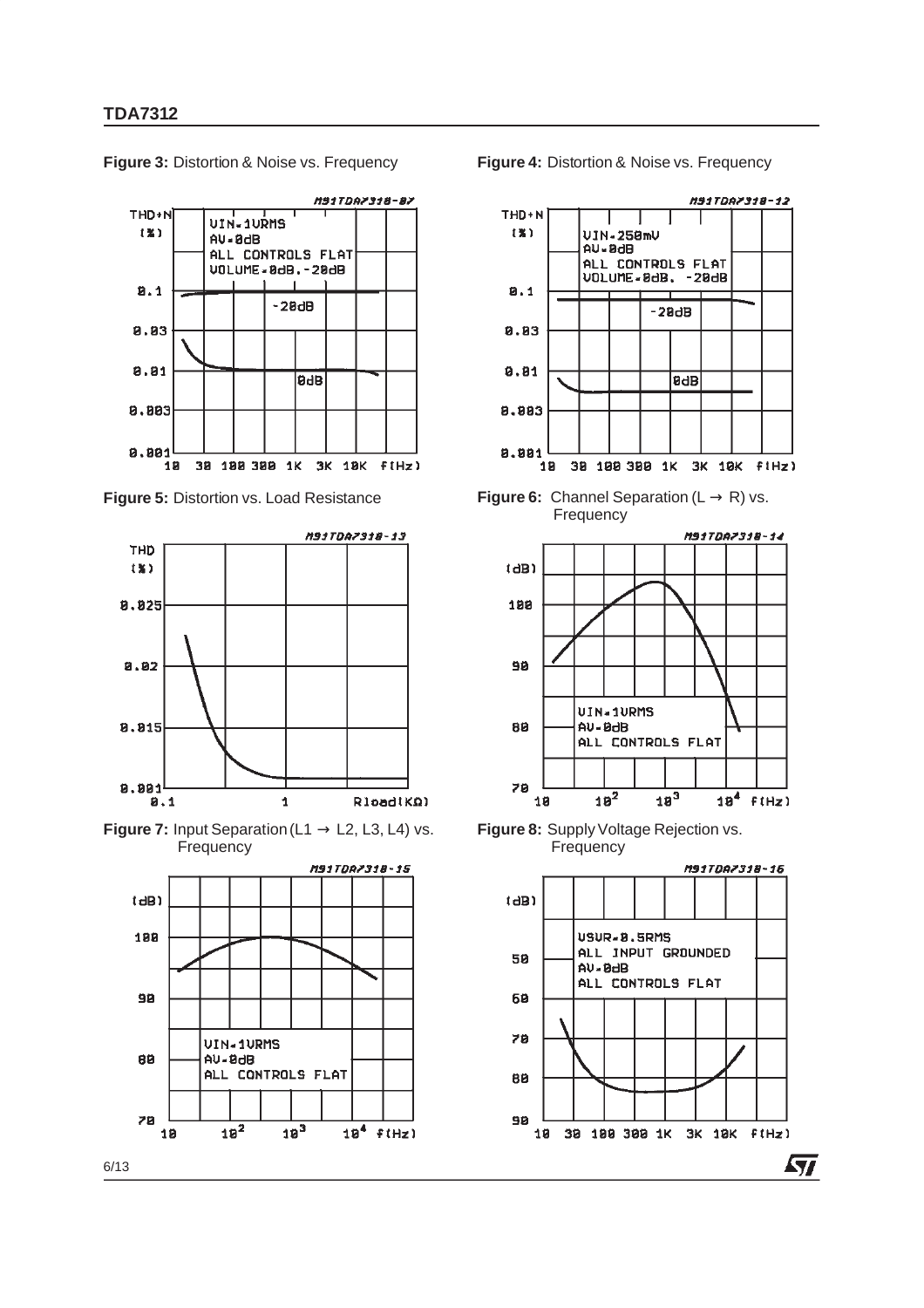

**Figure 9:** Output Clipping Level vs. Supply Voltage

**Figure 11:** Supply Current vs. Temperature



**Figure 13:** Typical Tone Response (with the ext. components indicated in the test circuit)



Figure 10: Quiescent Current vs. Supply Voltage



**Figure 12:** Bass Resistance vs. Temperature

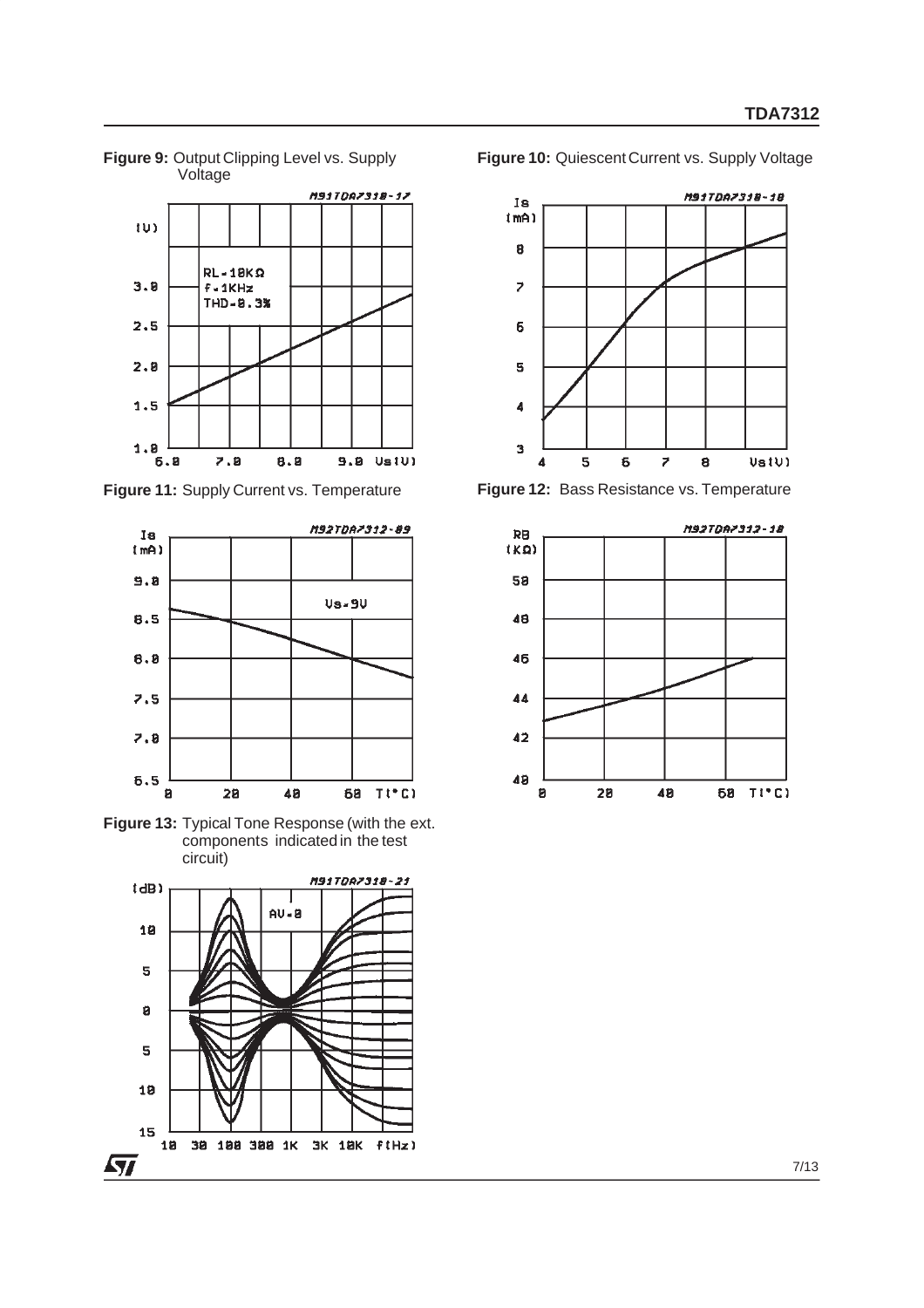# **I 2 C BUS INTERFACE**

Data transmission from microprocessor to the TDA7312 and viceversa takes place thru the 2<br>wires 1<sup>2</sup>C BUS interface, consisting of the two lines SDA and SCL (pull-up resistors to positive supply voltage must be connected).

#### **Data Validity**

As shown in fig. 14, the data on the SDA line must be stable during the high period of the clock. The HIGH and LOW state of the data line can only change when the clock signal on the SCL line is LOW.

#### **Start and Stop Conditions**

As shown in fig.15 a start condition is a HIGH to LOW transition of the SDA line while SCL is HIGH. The stop condition is a LOW to HIGH transition of the SDA line while SCL is HIGH.

#### **Byte Format**

Every byte transferred on the SDA line must contain 8 bits. Each byte must be followed by an ac-



knowledge bit. The MSB is transferredfirst.

#### **Acknowledge**

The master  $(\mu P)$  puts a resistive HIGH level on the SDA line during the acknowledge clock pulse (see fig. 16). The peripheral (audioprocessor) that acknowledges has to pull-down (LOW) the SDA line during the acknowledge clock pulse, so that the SDA line is stable LOW duringthis clock pulse.

The audioprocessor which has been addressed has to generate an acknowledge after the reception of each byte, otherwise the SDA line remains at the HIGH level during the ninth clock pulse time. In this case the master transmitter can generate the STOP information in order to abort the transfer.

#### **Transmission without Acknowledge**

Avoiding to detect the acknowledge of the audioprocessor, the µP can use a simplier transmission: simply it waits one clock without checking the slave acknowledging, and sends the new data.

This approach of course is less protected from misworking and decreases the noise immunity.



**Figure 15:** Timing Diagram of I<sup>2</sup>CBUS



Figure 16: Acknowledge on the <sup>2</sup>CBUS

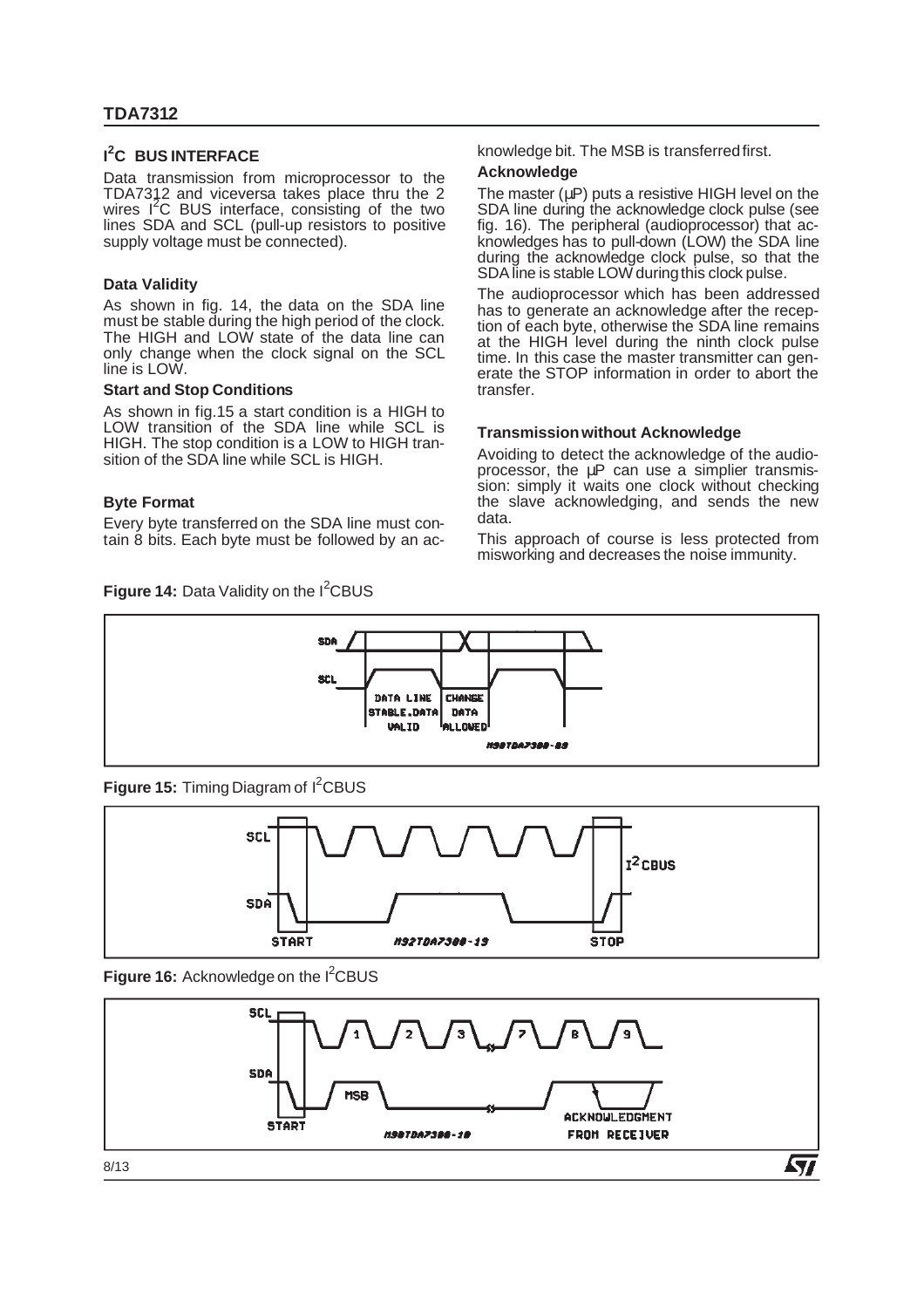# **SOFTWARE SPECIFICATION Interface Protocol**

The interface protocol comprises:

- $\blacksquare$  A start condition (s)
- A chip address byte, containing the TDA7312

address (the 8th bit of the byte must be 0). The TDA7312 must always acknowledge at the end of each transmitted byte.

- A sequence of data (N-bytes + acknowledge)
- A stop condition (P)  $\blacksquare$



Data Transferred (N-bytes + Acknowledge)

0 0 88 HEX 0 | 1 | 8A HEX  $1 \quad 0 \quad$  8C HEX 1 1 8E HEX

ADDR2 ADDR1 CHIP ADDRESS

ACK = Acknowledge S = Start

 $P = Stop$ 

# **SOFTWARE SPECIFICATION**

Chip address

|  |  |  | JR ADDR I |  |
|--|--|--|-----------|--|

DATA BYTES

| <b>MSB</b> |                |           |                |                |                | LSB            | <b>FUNCTION</b> |
|------------|----------------|-----------|----------------|----------------|----------------|----------------|-----------------|
|            | B <sub>2</sub> | <b>B1</b> | B0             | A2             | A1             | A0             | Volume control  |
|            |                | <b>B1</b> | B <sub>0</sub> | А2             | A1             | A0             | Speaker ATT L   |
|            |                | <b>B1</b> | B <sub>0</sub> | A <sub>2</sub> | A1             | A0             | Speaker ATT R   |
|            |                | D2        | D1             | S2             | S <sub>1</sub> | S <sub>0</sub> | Audio switch    |
|            |                |           | C <sub>3</sub> | C2             | C1             | C <sub>0</sub> | Bass control    |
|            |                |           | C3             | C2             | С1             | C0             | Treble control  |

Ax = 1.25dB steps; Bx = 10dB steps;  $Cx = 2dB$  steps;  $Sx =$  Input Selector;  $Dx =$  Dig Out Pins

*ky*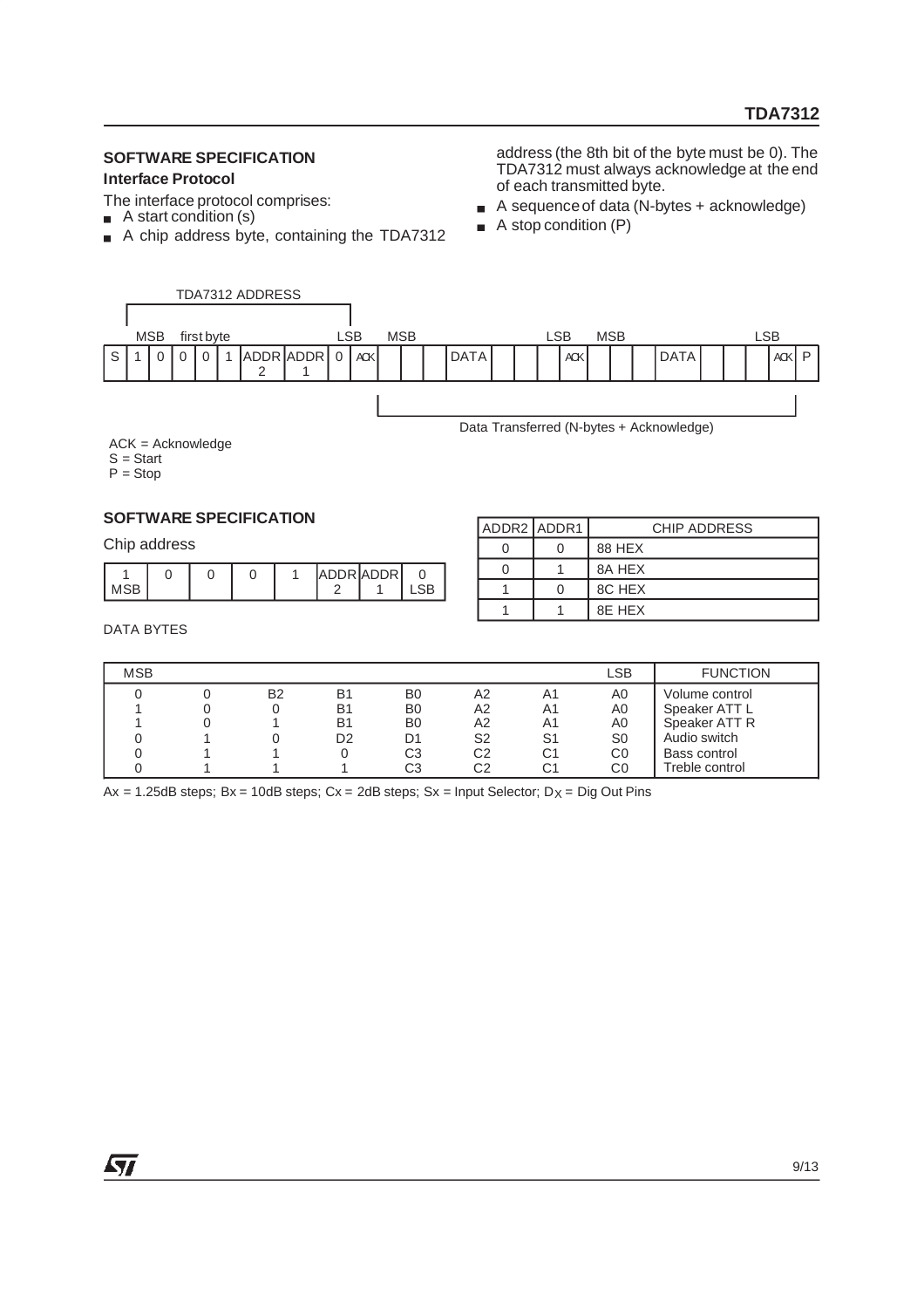# **SOFTWARE SPECIFICATION** (continued)

DATA BYTES (detailed description)

# **Volume**

| <b>MSB</b>  |             |                |           |                |          |                | <b>LSB</b>     | <b>FUNCTION</b>     |
|-------------|-------------|----------------|-----------|----------------|----------|----------------|----------------|---------------------|
| 0           | $\mathbf 0$ | <b>B2</b>      | <b>B1</b> | B <sub>0</sub> | A2       | A <sub>1</sub> | A0             | Volume 1.25dB steps |
|             |             |                |           |                | $\Omega$ | $\Omega$       | $\mathbf 0$    | $\Omega$            |
|             |             |                |           |                | 0        | 0              |                | $-1.25$             |
|             |             |                |           |                | 0        |                | 0              | $-2.5$              |
|             |             |                |           |                | 0        |                |                | $-3.75$             |
|             |             |                |           |                |          |                | 0              | $-5$                |
|             |             |                |           |                |          |                |                | $-6.25$             |
|             |             |                |           |                |          |                | 0              | $-7.5$              |
|             |             |                |           |                |          |                |                | $-8.75$             |
| $\mathbf 0$ | $\mathbf 0$ | B <sub>2</sub> | <b>B1</b> | B <sub>0</sub> | A2       | A <sub>1</sub> | A <sub>0</sub> | Volume 10dB steps   |
|             |             | 0              | $\Omega$  | 0              |          |                |                | 0                   |
|             |             | 0              |           |                |          |                |                | $-10$               |
|             |             | 0              |           |                |          |                |                | $-20$               |
|             |             | ი              |           |                |          |                |                | $-30$               |
|             |             |                |           |                |          |                |                | $-40$               |
|             |             |                |           |                |          |                |                | $-50$               |
|             |             |                |           |                |          |                |                | $-60$               |
|             |             |                |           |                |          |                |                | $-70$               |

For example a volume of -45dB is given by:

# **Speaker Attenuators**

| <b>MSB</b> |          |   |                        |                                  |          |                                  | <b>LSB</b> | <b>FUNCTION</b>                                                         |
|------------|----------|---|------------------------|----------------------------------|----------|----------------------------------|------------|-------------------------------------------------------------------------|
|            | $\Omega$ | 0 | <b>B1</b><br><b>B1</b> | B <sub>0</sub><br>B <sub>0</sub> | A2<br>A2 | A <sub>1</sub><br>A <sub>1</sub> | A0<br>A0   | Speaker L<br>Speaker <sub>R</sub>                                       |
|            |          |   |                        |                                  | $\Omega$ | $\Omega$                         | $\Omega$   | 0<br>$-1.25$<br>$-2.5$<br>$-3.75$<br>-5<br>$-6.25$<br>$-7.5$<br>$-8.75$ |
|            |          |   | $\Omega$               | $\Omega$                         |          |                                  |            | $\mathbf 0$<br>$-10$<br>$-20$<br>$-30$                                  |
|            |          |   |                        |                                  |          |                                  |            | Mute                                                                    |

勾

For example attenuation of 25dB on speaker R is given by: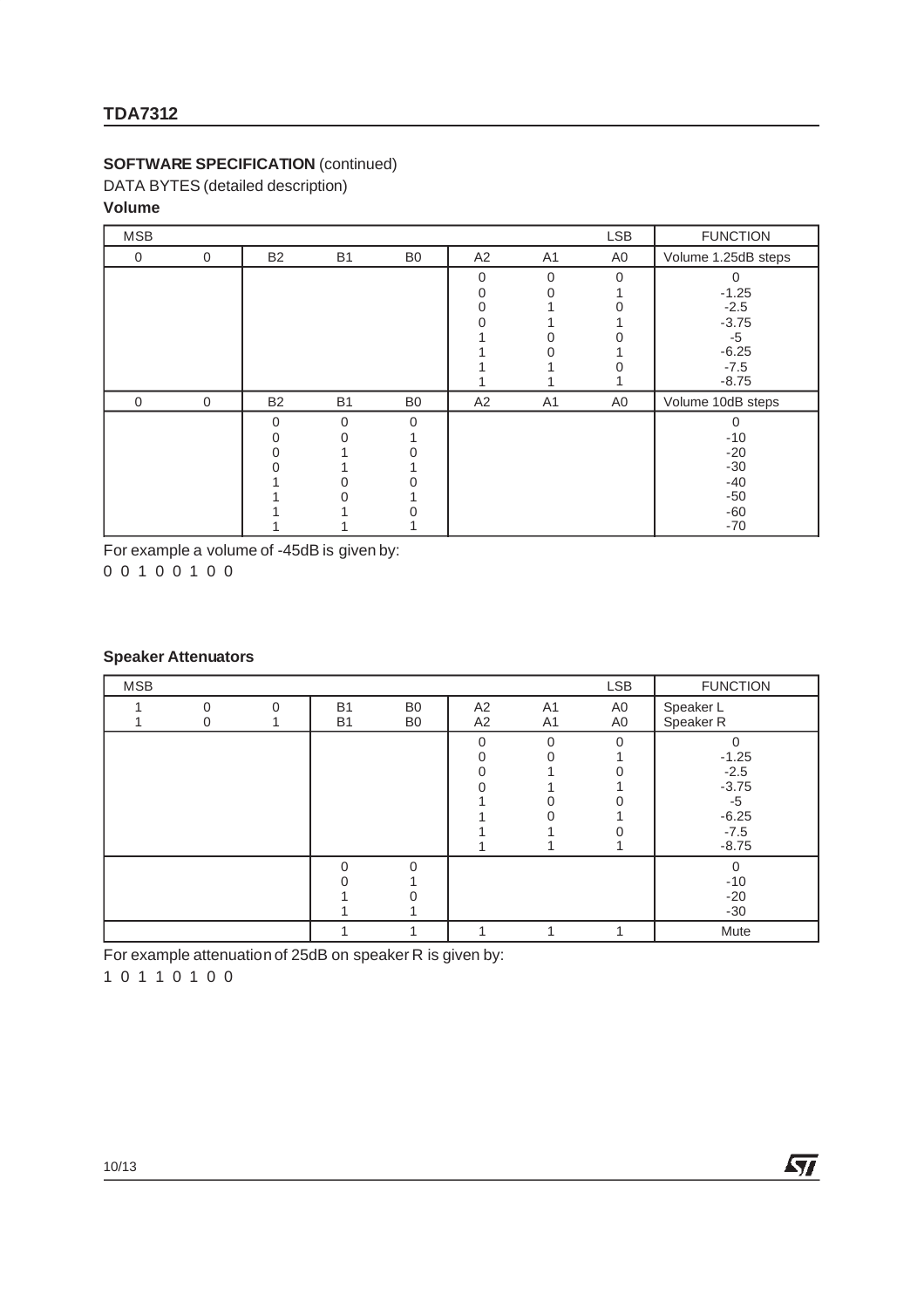# **Audio Switch**

| <b>MSB</b> |  |                |    |                |    | <b>LSB</b>     | <b>FUNCTION</b>  |
|------------|--|----------------|----|----------------|----|----------------|------------------|
|            |  | D <sub>2</sub> | D1 | S <sub>2</sub> | S1 | S <sub>0</sub> | Audio Switch     |
|            |  |                |    |                |    |                | Stereo 1         |
|            |  |                |    |                |    |                | Stereo 2         |
|            |  |                |    |                |    |                | Stereo 3         |
|            |  |                |    |                |    |                | Stereo 4         |
|            |  |                |    |                |    |                | DIG. OUT $1 = 0$ |
|            |  |                |    |                |    |                | DIG. OUT $1 = 1$ |
|            |  |                |    |                |    |                | DIG. OUT $2 = 0$ |
|            |  |                |    |                |    |                | DIG. OUT $2 = 1$ |

# **Bass and Treble**

|  | $\Omega$ | C <sub>3</sub><br>C <sub>3</sub> | $_{C2}^{C2}$ | C <sub>1</sub><br>C <sub>1</sub> | CO<br>CO | Bass<br>Treble |
|--|----------|----------------------------------|--------------|----------------------------------|----------|----------------|
|  |          | $\Omega$                         | $\mathbf 0$  | $\Omega$                         | $\Omega$ | $-14$          |
|  |          |                                  |              |                                  |          | $-12$          |
|  |          |                                  |              |                                  |          | $-10$          |
|  |          |                                  |              |                                  |          | -8             |
|  |          |                                  |              |                                  |          | $-6$           |
|  |          |                                  |              |                                  |          | $-4$           |
|  |          |                                  |              |                                  |          | $-2$           |
|  |          | ∩                                |              |                                  |          | 0              |
|  |          |                                  |              |                                  |          |                |
|  |          |                                  |              |                                  |          |                |
|  |          |                                  |              |                                  |          |                |
|  |          |                                  |              |                                  |          |                |
|  |          |                                  |              |                                  |          | 6              |
|  |          |                                  |              |                                  |          | 8              |
|  |          |                                  |              |                                  |          | 10             |
|  |          |                                  |              |                                  |          | 12             |
|  |          |                                  |              |                                  |          | 14             |

C3 = Sign

For example Bass at -10dB is obtained by the following 8 bit string:

## **Status at Power on Reset**

Volume = 78.75dB  $Treble = Bass = +2dB$ Spkrs Attenuators = Mute Input = Stereo 1 Dig. OUT  $1 =$  Dig. OUT  $2 = 1$ 

ィ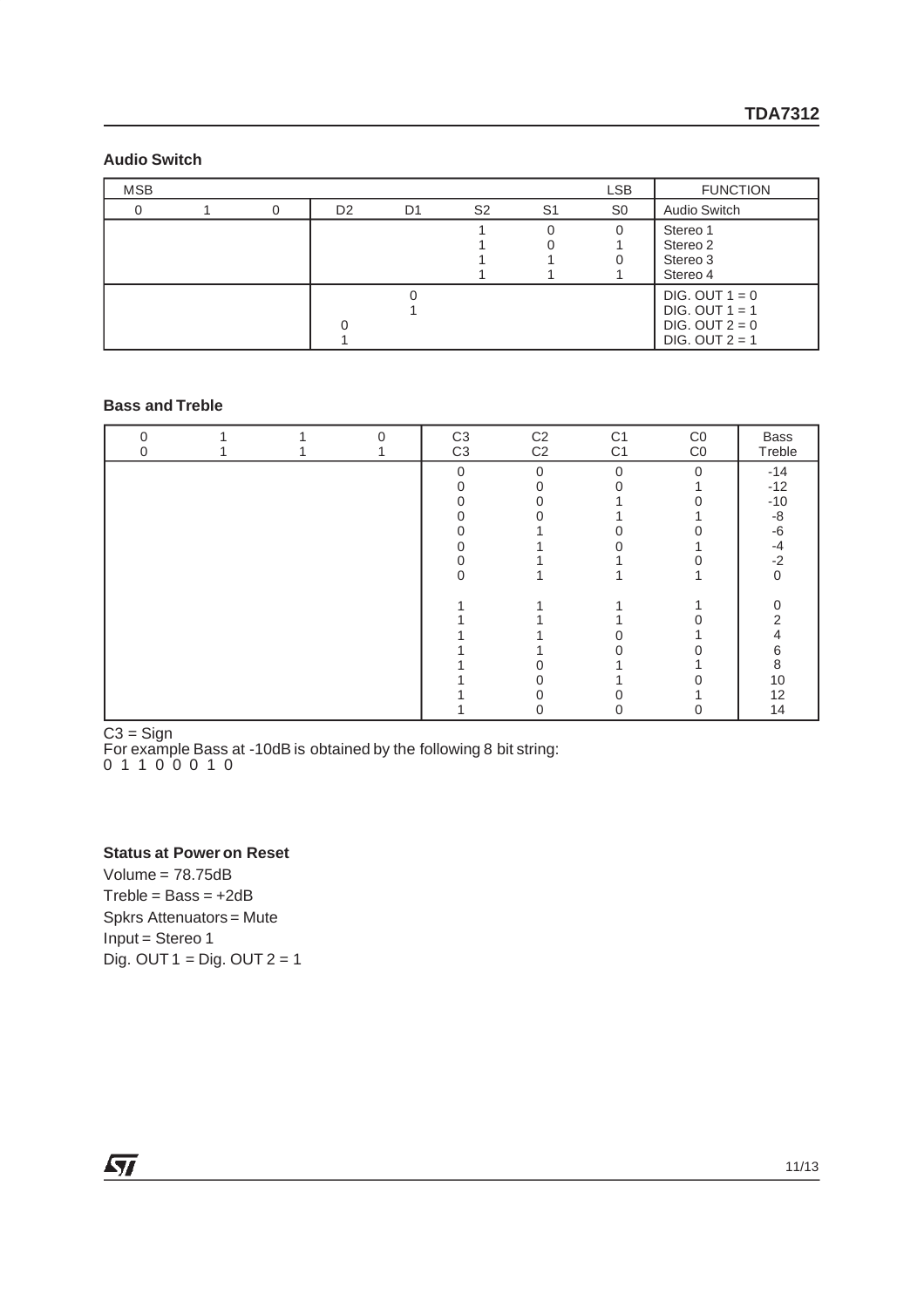

| A              |                                          |       | 5.08  |       |       | 0.20  |  |  |  |
|----------------|------------------------------------------|-------|-------|-------|-------|-------|--|--|--|
| A <sub>1</sub> | 0.51                                     |       |       | 0.020 |       |       |  |  |  |
| A2             | 3.05                                     | 3.81  | 4.57  | 0.12  | 0.15  | 0.18  |  |  |  |
| B              | 0.36                                     | 0.46  | 0.56  | 0.014 | 0.018 | 0.022 |  |  |  |
| <b>B1</b>      | 0.76                                     | 0.99  | 1.40  | 0.030 | 0.039 | 0.055 |  |  |  |
| C              | 0.20                                     | 0.25  | 0.36  | 0.008 | 0.01  | 0.014 |  |  |  |
| D              | 27.43                                    | 27.94 | 28.45 | 1.08  | 1.10  | 1.12  |  |  |  |
| Ε              | 10.16                                    | 10.41 | 11.05 | 0.400 | 0.410 | 0.435 |  |  |  |
| E1             | 8.38                                     | 8.64  | 9.40  | 0.330 | 0.340 | 0.370 |  |  |  |
| e              |                                          | 1.778 |       |       | 0.070 |       |  |  |  |
| e <sub>1</sub> |                                          | 10.16 |       |       | 0.400 |       |  |  |  |
| L              | 2.54                                     | 3.30  | 3.81  | 0.10  | 0.13  | 0.15  |  |  |  |
| M              | $0^{\circ}$ (min.), 15 $^{\circ}$ (max.) |       |       |       |       |       |  |  |  |
| S              | 0.31                                     |       |       | 0.012 |       |       |  |  |  |

**mm inch MIN.** TYP. MAX. MIN. TYP. MAX.



**SDIP30 (0.400")**

牙

# **OUTLINE AND**

**TDA7312**

**DIM.**